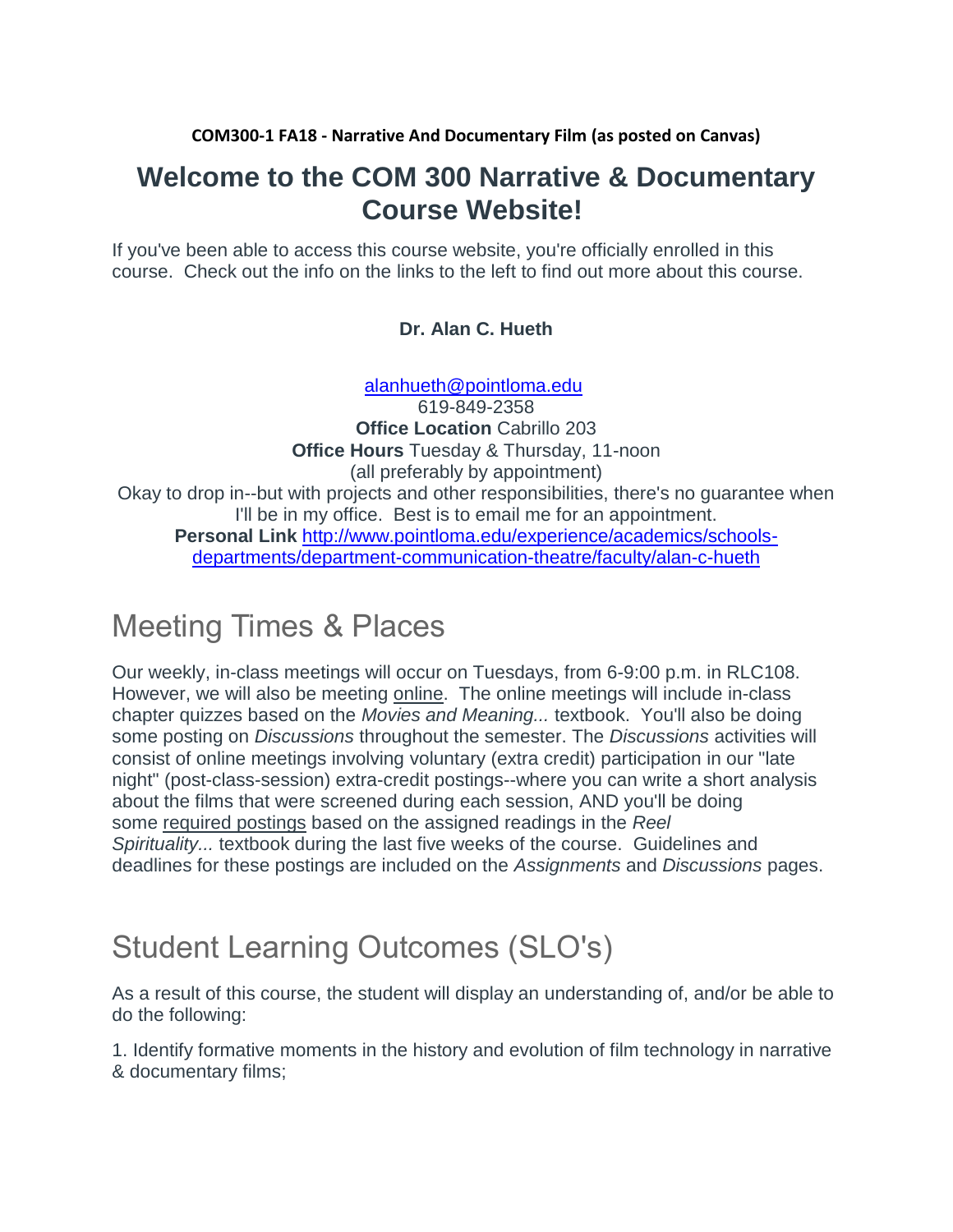2. Identify the history of filmmaking eras (star and studio systems, etc.), the emergence of genres, the evolution of film content, marketing, and distribution, and an understanding of where the filmmaking industry is headed;

3. Identify techniques of writing, cinematography, directing, production design, acting, sound, and editing;

4. Identify how particular fictional and non-fictional films have displayed the conventions, have advanced the techniques, and exhibited trends in the motion picture industry;

5. Identify prominent filmmakers' (producers, directors, actors, etc.) styles and their particular contribution to the art and business of filmmaking;

6. Display an appreciation for--and understanding of--the relevance of film as both an art form and social phenomenon; and

7. Demonstrate an ability to formulate a critical Christian response to film as both art and social phenomenon--based on biblical principles.

## Course Assumptions, Content, & Format

The course content and learning objectives derive from the following assumptions:

1. Narrative and documentary films exert **powerful social, psychological, and political force** in America and around the world;

2. The film industry has had an evolutionary development and can be better understood through examining their **history and influential people and forces** in the film industry;

3. Classic films are vivid **"artifacts"** of film history AND cultural history. Their contents reveal the social and political cultures of their day, along with the evolutionary progress of writing and production technologies and techniques;

4. Viewing and studying the **art** and **science** of these films can lead to a more enriched **critical appreciation** of film and documentary--as both a consumer and prospective producer, writer, director, etc., and critic of films; and

5. Film stories engage both the **affective/emotional** and **rational** parts of our being and, therefore, affect our **feelings, thoughts, values, and beliefs**. Therefore, they invite reflection and criticism from a **theological perspective**.

## **Course Format**

1. Textbook readings and discussion of film history, theories, and production techniques;

2. Mini-lectures and screening selected films which reveal the history of the filmmaking industry--including economics, technological innovations, content and production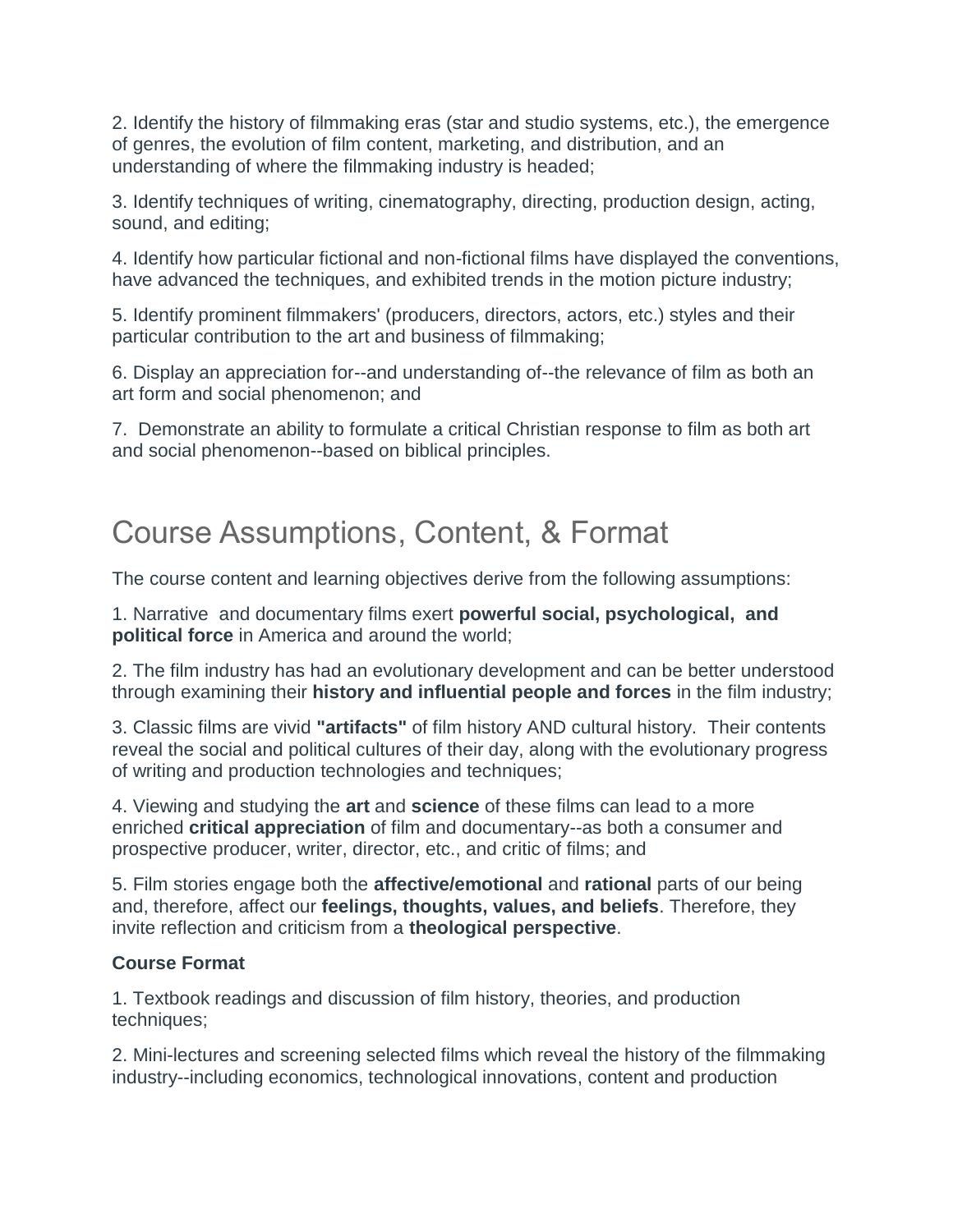techniques, social influences, and selected films and documentaries, and their roles in shaping the film industry;

3. Introductions to (and screenings of) selected classic, industry-shaping films (full screenings or clips), followed by short in-class discussions about the films. In addition, I will often arrive to class early (5:30 p.m.) and show documentaries on "the making of..." films, interviews with filmmakers, and other material. Come early and enjoy!;

4. You'll have the opportunity every class-night to make comments about your reflections about the film(s) that we saw and what you learned that evening; and

5. We'll have discussions on theological perspectives on film-content and film criticism, and applying a Christian worldview in the Reel Spirituality readings and postings AND some analysis and critique of films and documentaries.

## Textbooks & Presentations

## **Required purchases:**

Movies and Meaning: An Introduction to Film (6th edition), by Stephen Prince (Allyn & Bacon)

Reel Spirituality: Theology & Film in Dialogue (revised and expanded ed), by Robert Johnston (Baker Academic)

There will also be some additional selected readings on some of the films -- along with topical and issue-oriented readings related to the film industry.

#### **Accessing In-Class Powerpoint presentations:**

You have access to all Powerpoint presentations via links on the *Course Schedule* page in *Modules*

## Course Schedule & Presentations

This page contains the textbook's assigned readings and chapter quizzes for each session -- along with the topics and films to be screening for each session. This schedule is subject to change -- so, be sure to check back to this website each week.

**SESSION #1: Tuesday, September 4. 2018 No Movies and Meaning.... quiz [COM300 Session 1-Silent Era.ppt](https://canvas.pointloma.edu/courses/39796/files/1916972/download)**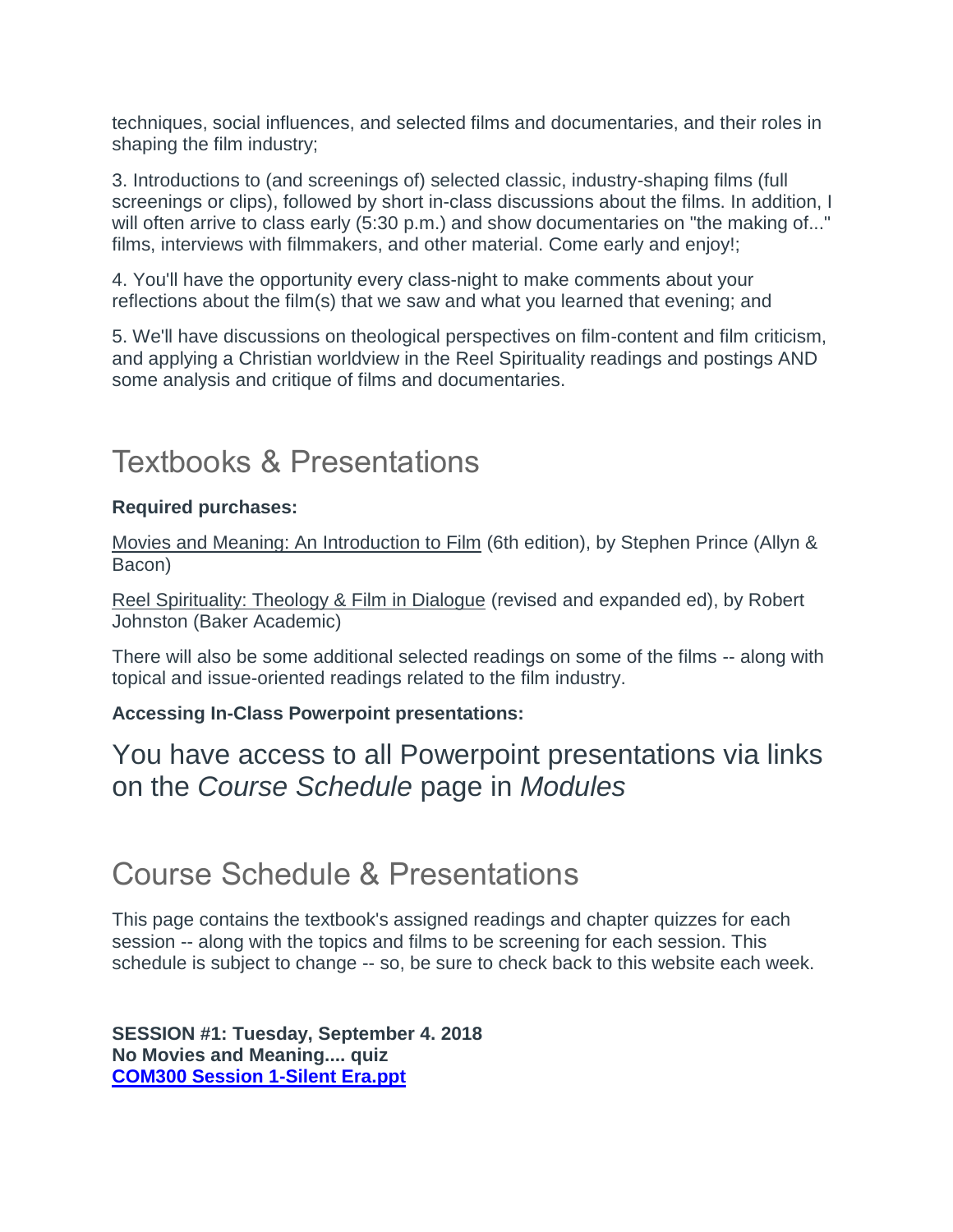- Course overview, syllabus, brief introductions
- Early filmmaking: people, events, forces, etc.
- Early short films: *Eadward Muybridge Shorts, Thomas Edison Shorts, Lumiere Brothers Shorts, A Trip to the Moon,* by Georges Melies*, The Great Train Robbery,* by Edwin S. Porter.
- Early screen comedy: Chaplin and others
- 1st American feature film: *Birth of a Nation*: background, content, influence, and impact on American filmmaking
- Scann & discuss: *Birth of a Nation,* by D.W. Griffith

#### **SESSION #2: Tuesday, September 11, 2018 Movies… quizzes: Chapters 1 & 6 [COM 300 Session 2-Nanook & Jazz Singer.ppt](https://canvas.pointloma.edu/courses/39796/files/1917000/download?wrap=1)**

- Quizzes: film structure and principles of sound design
- "The Documentary is Born: Flaherty's *Nanook of the North*
- Clips: *Nanook of the North (1922)*
- The 'Talkie' Takes Over Filmmaking: *The Jazz Singer (1927)* and its influence
- View and discuss: *The Jazz Singer* 1927 (89 minutes)

#### **SESSION #3: Tuesday, September 18, 2018 Movies… quizzes: Chapters 3 & 5 [FilmSession3NEW.ppt](https://canvas.pointloma.edu/courses/39796/files/2114753/download?wrap=1)**

- Quizzes: production design and editing
- "Storytelling & Editing: Eisenstein's *Battleship Potemkin* (1925)
- Clips: *Battleship Potemkin*
- "The Hollywood Musical: Background, Techniques, and Influences"
- View clips: musicals of the 1930's-'40's and discussion
- Background: *Singin' in the Rain* by Gene Kelly, 1952
- Viewing & discussion: *Singin' in the Rain* (103 minutes)

**SESSION #4: Tuesday, September 25, 2018 Movies… quiz: Chapter 7 [COM 300 Session 4.ppt](https://canvas.pointloma.edu/courses/39796/files/1916965/download?wrap=1)**

- Quiz: nature of narrative in film
- 1920s-1940's: Studios, Moguls, Genres, & Stars
- Horror & Special Effects: Clips and discussion of *Frankenstein (1931),* & *King Kong (1933)*
- Gangster films: Clip and discussion of *Scarface (1931)*
- The Western: Clip and discussion of *Stagecoach (1939),* by John Ford
- Featured director: Frank Capra
- "The Romantic Comedy: *It Happened One Night (1934)*, by Frank Capra
- Viewing & discussion: *It Happened One Night* (105 minutes)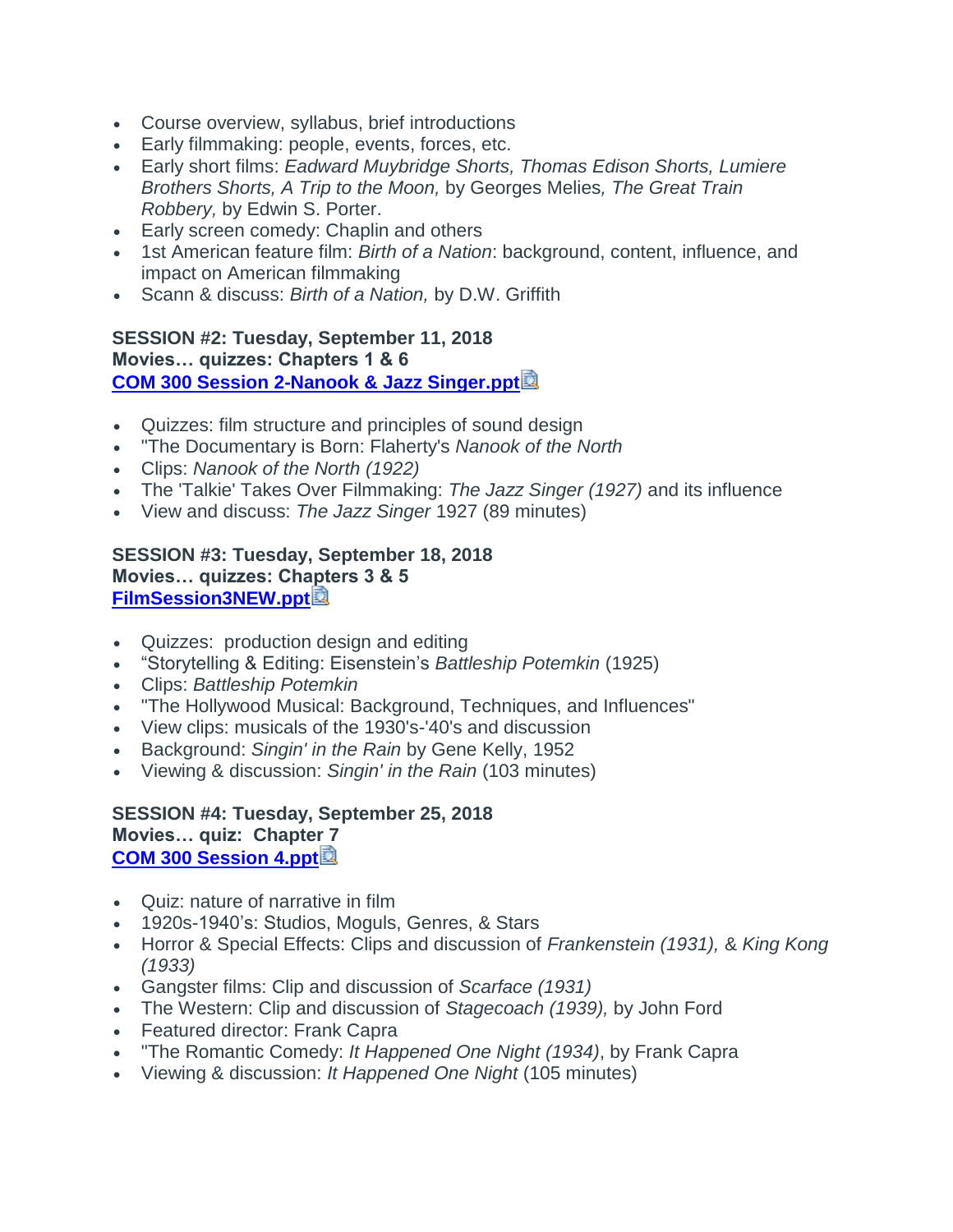#### **SESSION #5: Tuesday, October 2, 2018 Movies… quiz: Chapter 8 [COM 300 Session 5](https://canvas.pointloma.edu/courses/39796/files/1917001/download?wrap=1)**

- Quiz: visual effects
- Dreams & Visions: Selection of Experimental Films
- Discussion: Hollywood, Independent, and International Films
- Viewing & discussion: *Run Lola Run* (1998)

**SESSION #6: Tuesday, October 9, 2018 Movies… quiz: Chapter 9** [COM 300 Session 6](https://canvas.pointloma.edu/courses/39796/files/1917003/download?wrap=1)

- Quiz: modes of screen reality
- Realism, Expressionism, Fantasy, Self-Reflexivity, and Animation
- "The 'Problem Picture' and Social Action: *The Grapes of Wrath,* by John Ford (1940)--clips
- Intro to Documentary: Purposes and Styles
- Discussion: Propaganda Tactics
- Pare Lorentz' *The Plow That Broke the Plains (1934)*
- Documentary as Art & Propaganda: *Olympia* (1936) and *Triumph of the Will* (1935)
- Screen-scan and discuss *Triumph of the Will, by Leni Riefenstahl*
- Screen and discuss *WWII: The Propaganda Battle,* with Bill Moyers (52-min.)

**SESSION #7: Tuesday, October 16, 2016 Movies… quiz: Chapter 2 [COM 300 session 7.ppt](https://canvas.pointloma.edu/courses/39796/files/1916943/download?wrap=1)**

- Quiz: cinematography
- View documentary: *The Battle Over 'Citizen Kane'* (25 minutes)
- View & discuss *Citizen Kane,*by Orson Welles, 1941 (119 minutes)

**SESSION #8: Tuesday, October 23, 2017 Movies… quiz: Chapter 4 [COM 300 Session 8](https://canvas.pointloma.edu/courses/39796/files/1917004/download?wrap=1)**

- Quiz: acting
- Late 1940's-1950's: Motion Picture Industry Changes & Factors Driving Changes
- View portion of documentary: *American Cinema Series: Film Noir*
- The Method and Brando
- James Dean: An American Icon
- Clips: *A Streetcar Named Desire*, *Rebel Without a Cause, The Blob, The Ten Commandments*, etc.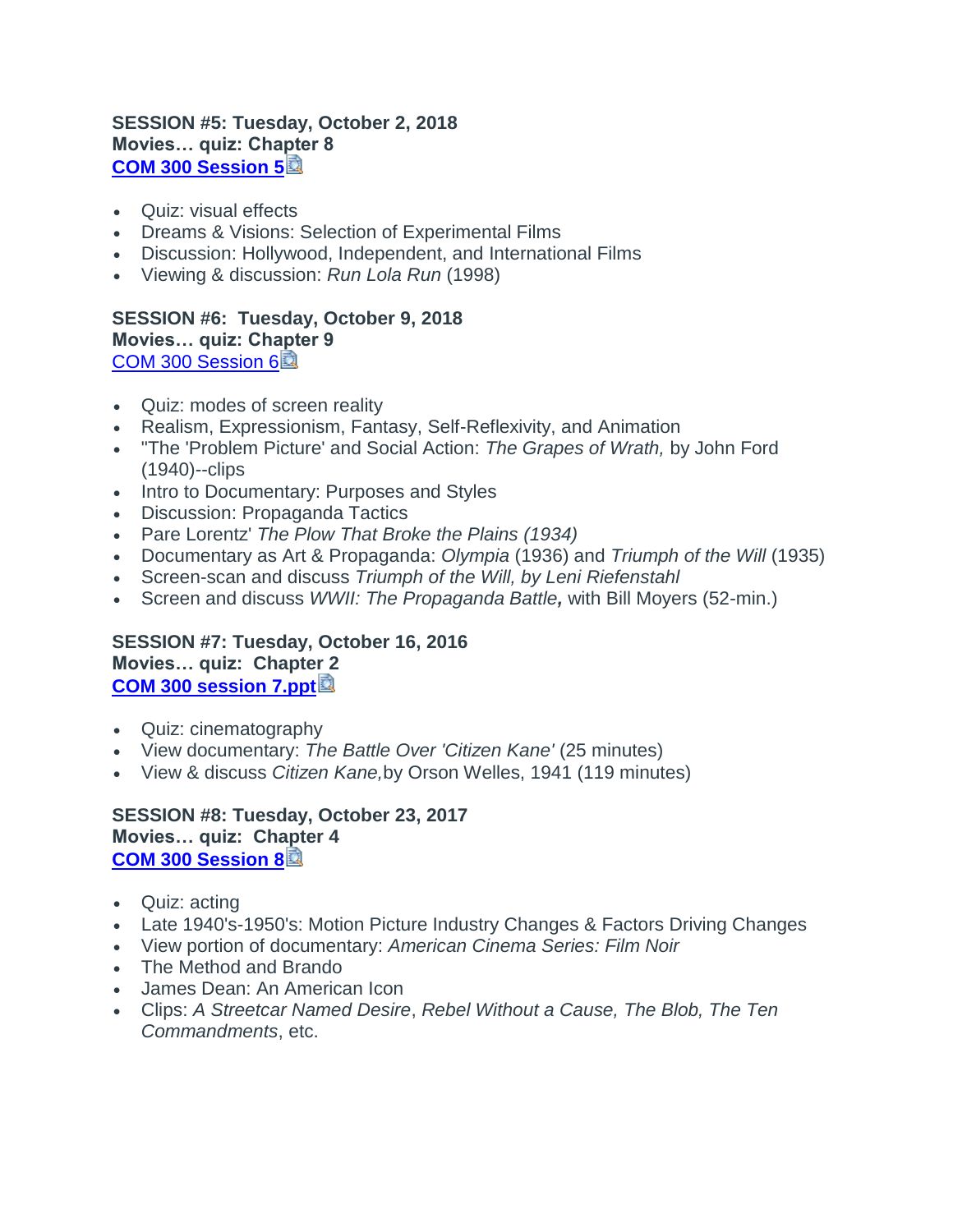#### **SESSION #9: Tuesday, October 30, 2018**

Reel Spirituality, Chapters 1 & 2 (Questions posted on *Discussions*) **[COM 300 Session 9](https://canvas.pointloma.edu/courses/39796/files/1917005/download?wrap=1)**

- "The Master of Suspense: Alfred Hitchcock"
- *Psycho* (1960): Background and Technique
- View & Discuss *Psycho* (109 minutes)

#### **SESSION #10: Tuesday, November 6, 2018 READING & POSTINGS:** Reel Spirituality, Chapters 3 & 4 (Questions posted on *Discussions*) **[COM 300 Session 10.pptx](https://canvas.pointloma.edu/courses/39796/files/1916954/download?wrap=1)**

- Reel Spirituality Postings
- Framework for Christian Responses to Media
- Introduction to *The Graduate* (1967)
- View & discuss *The Graduate* (106 minutes)

## **SESSION #11: Tuesday, November 13, 2018**

**READING & POSTINGS:** Reel Spirituality, Chapters 5 & 6 (Questions posted on *Discussions*)

**[COM 300 Session 11.ppt](https://canvas.pointloma.edu/courses/39796/files/1916955/download?wrap=1)**

- Discussion: Canvas Postings
- The 1960's: Social Upheaval and Film
- Introduction to *Easy Rider* (1969)
- View & discuss *Easy Rider* (94 minutes)
- The Documentary Tradition Continues
- View and discuss clips of *Woodstock*

### **SESSION #12: Tuesday, November 20, 2018 Movies… quiz: Chapter 10**

**READING & POSTINGS:** Reel Spirituality, Chapter 8 (Questions posted on *Discussions*); *A Filmmaker's Progress* Essay postings; also, read Ch. 7, but no posting on that chapter required.

**[COM 300 Session 12.ppt](https://canvas.pointloma.edu/courses/39796/files/1917002/download?wrap=1)** 

- View segments of documentary: *American Cinema Series: The Film School Generation*
- Introduction to Steven Spielberg & George Lucas
- View and discuss selected George Lucas film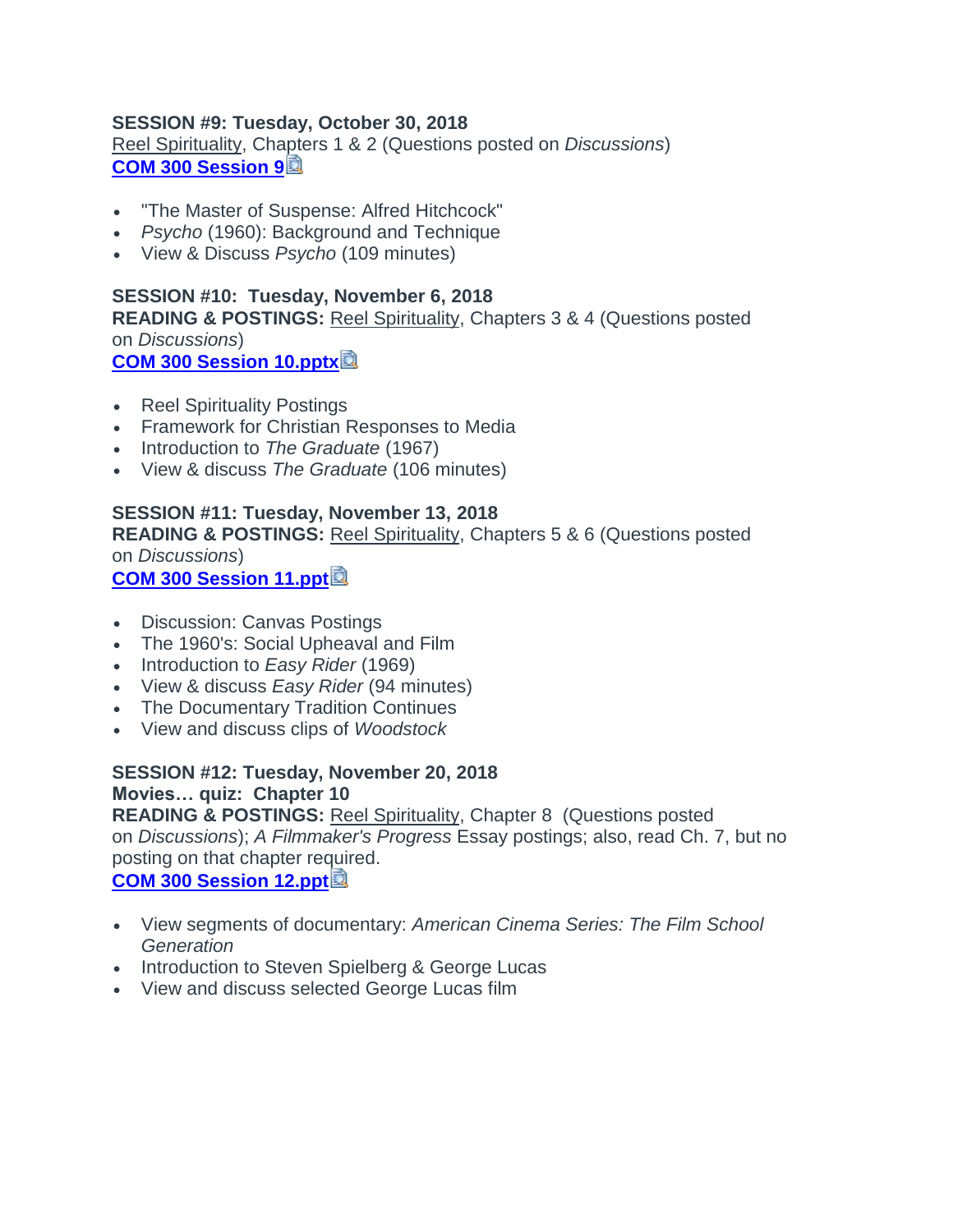**SESSION #13: Tuesday, November 27, 2018. Read attached items in preparation for this screening: READING & POSTINGS:** Reel Spirituality, Chapters 9 & 10 (Questions posted on *Discussions*[\)](http://canvas.pointloma.edu/) **[Schindlers List Online Readings & Reports.doc](https://canvas.pointloma.edu/courses/39796/files/2078678/download?wrap=1)**

• View *Schindler's List* (1993)

**SESSION #14: Tuesday, December 4, 2018 Movies… quiz: Chapter 11 READING & POSTINGS:** Reel Spirituality, Chapter 11 (Questions posted on *Discussions*) **[Session 14 Online Readings & Reports.doc](https://canvas.pointloma.edu/courses/39796/files/2078679/download?wrap=1) EFILM Session 14 Presentation** 

- Discussion: *Schindler's List*
- Discuss articles on the current situation of Christians in secular and religious film
- Viewing and discussion of selected Christian films

### **MONDAY, DECEMBER 10, 2018, noon Film Analysis Paper POST DUE**

**Final Exam Objective portion:** Tuesday, December 11, 2018, 7:30-10:00 p.m. (inclass online test)

# Grading Policies

## **ASSIGNMENT DEADLINES:**

The due dates (and times) for all quizzes, postings, criticism paper, and final exam are all posted on the "Course Schedule" page of this website. The *Reel Spirituality...* readings and online posting due dates are also noted on Discussions' each individual posting assignment. NO LATE POSTINGS OR ASSIGNMENT SUBMISSIONS ARE ACCEPTED.

## **ASSIGNMENTS, WEIGHTING & POINTS:**

| Movies and Meaning Chapter Quizzes (11)--15-25 Q's/chapter  | 200  |
|-------------------------------------------------------------|------|
| Reel Spirituality Discussions Postings (6 @ 40 points each) | 240  |
| <b>Film Analysis Paper</b>                                  | 260  |
| <b>Final Exam</b>                                           | 200  |
| Attendance & Participation                                  | 100  |
| <b>TOTAL POINTS:</b>                                        | 1000 |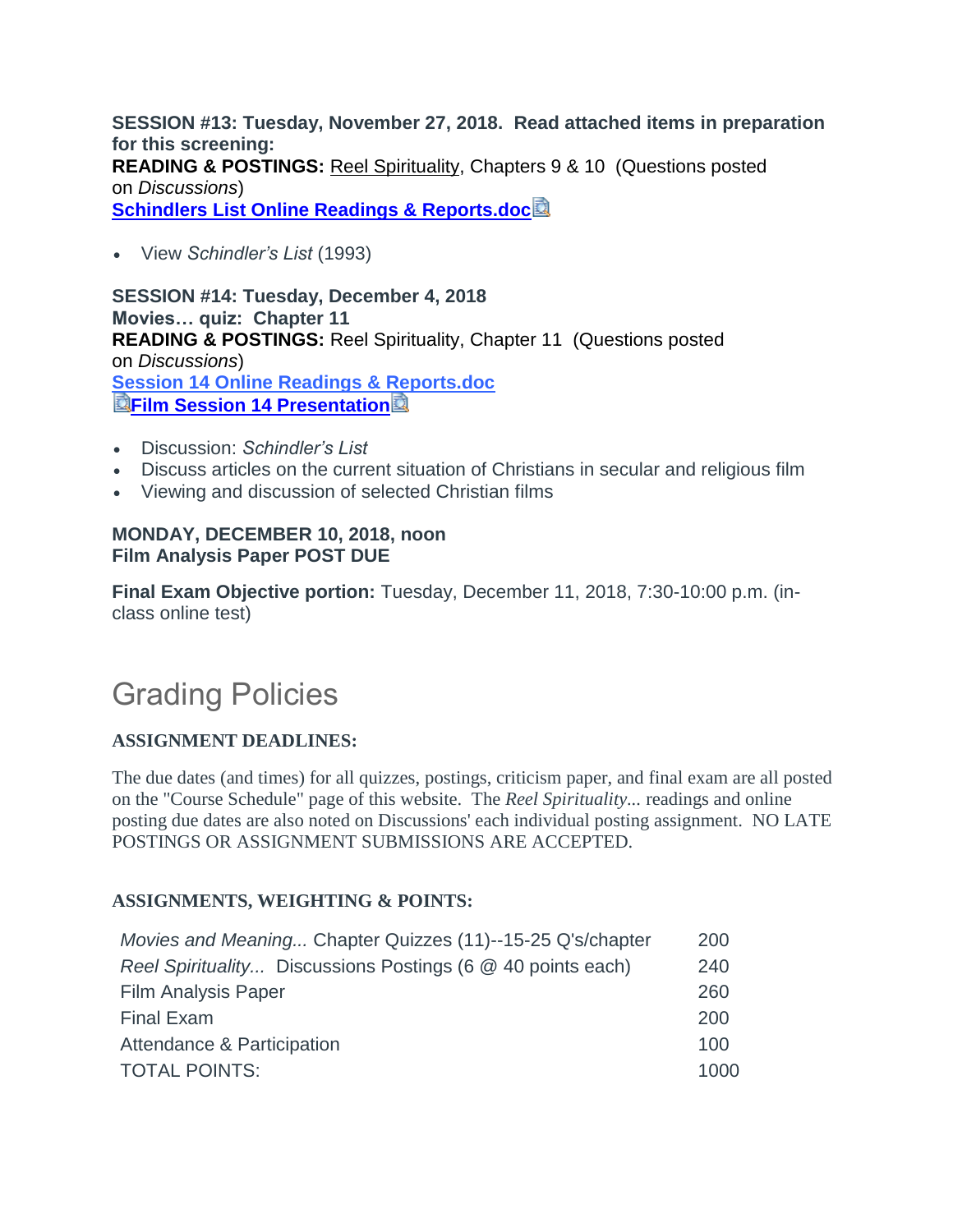### **EXTRA CREDIT:**

Film Reflections postings (14 postings worth up to 3 points/post): 42 points total

### **CUMULATIVE POINT RANGES & GRADE:**

 $921-1000=$  A  $900-920=$  A- $880-899= B+$  $821 - 879 = B$  $800 - 820 = B$  $780-799= C+$  $721 - 779 = C$  $700 - 720 = C$  $680-699= D+$  $621-679= D$  $600 - 620 = D$ 

## Quizzes & Test Information

## **Quiz Info**

You'll have an online quiz on every chapter in the *Movies and Meaning...* textbook. The quizzes will occur during the first part of each class session--starting at 6 p.m. SHARP. Be sure to bring your laptop or smart phone to class with you to take these quizzes. The quiz questions will be based on the "Key Terms and Concepts" section at the end of each chapter. Each quiz will include 15-25 questions per chapter, and you'll have 10-20 minutes (total) to complete one (1) or two (2) chapter quizzes for each course session. The quiz chapters and dates are included on the Modules-Course Schedule page.

## **Test Info: The Final Exam**

The final exam will consist of an online objective test with T/F and multiple choice questions, a take home essay that you will post onto Canvas, and a peer response/critique post (on Discussions) about one of your peer's final exam essay.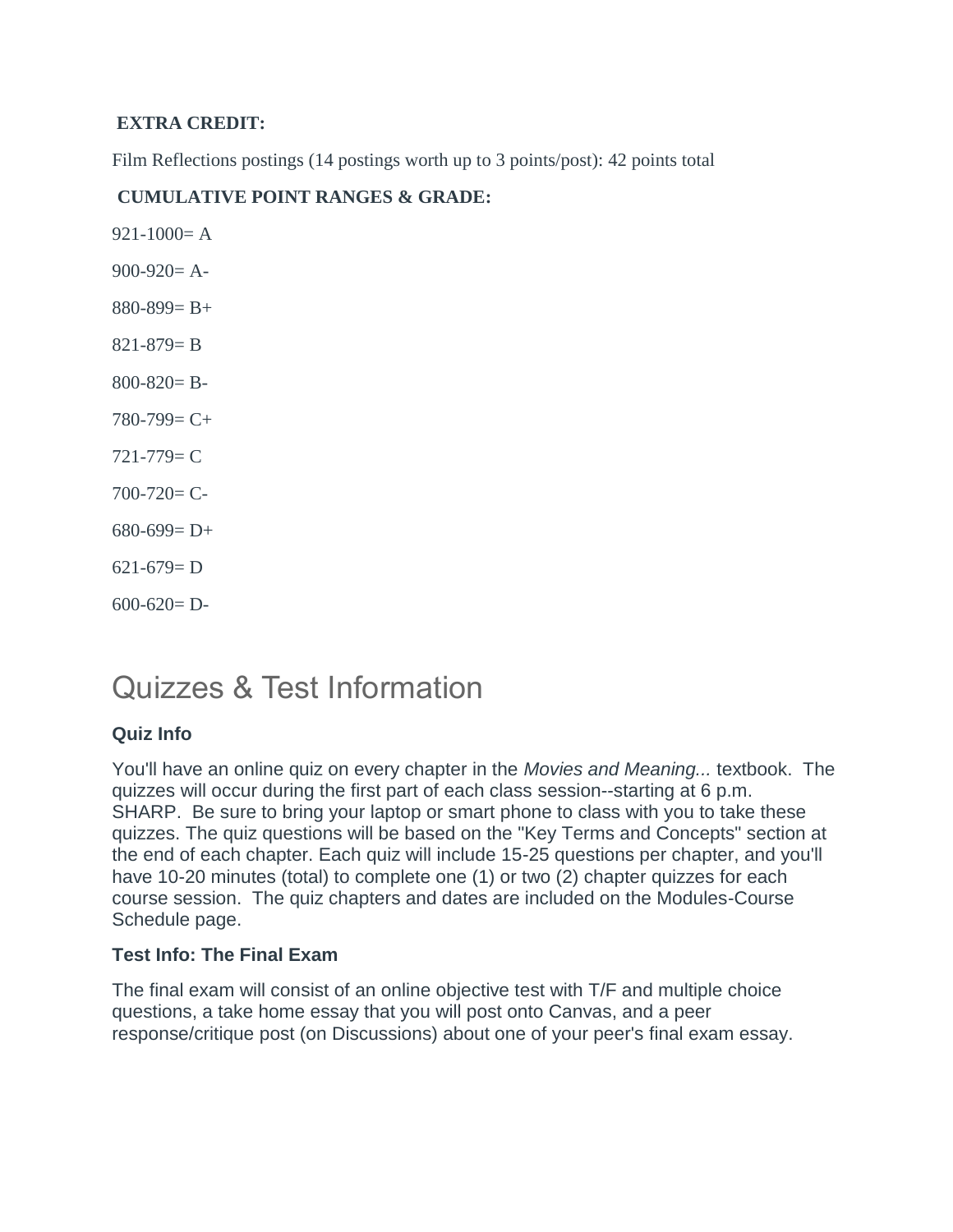#### **Objective Part of Exam**

The objective portion of the final exam will be comprehensive and will include questions derived from past quiz questions from the *Movies and Meaning...* textbook AND questions derived from the content of the Powerpoint lectures, handouts, and readings provided throughout the semester. This part of the test will include 150 questions and will be worth 150 points. You must take the test IN THE CLASSROOM, so **bring your laptop or smart phone to the classroom**.

The objective portion of the test will be available to take during the assigned test time in class: **THURSDAY, DECEMBER 13, 2018, 6-8:30 P.M.**

A final exam study guide will be provided to prepare you for the objective portion of the exam.

#### **Essay Part of Exam**

This part of the exam will include a take home essay assignment AND a peer response post on Discussions. The essay will be based on the article *A Filmmaker's Progress* by Scott Derrickson. Just click here to see the article and do the reading. The essay post is due by/before: **THURSDAY, DECEMBER 13, 2018, NOON.** Post your essay as a Word document on Canvas. No tech excuses/problems for late postings will be accepted. The essay should be three (3) to four (4) pages long, typed, doublespaced. The Essay and Peer Response/Critique post is worth 50 points.

Essay Guidelines: *A Filmmakers Progress* was written by Scott Derrickson, a Biola grad and LAFSC program alum. The book is Derrickson's metaphorical comparison of his film industry experiences with the classic book, Pilgrim's Progress, (1678) by John Bunyan. Your task for this essay is to summarize and critique Derrickson's experience and, most importantly, his concluding comments/advice to Christians that want to be filmmakers. An outstanding essay is one that briefly summarizes the different groups that Scott experienced, but then provides a critique and either agrees with and expands upon his argument—providing more supportive reasoning, and/or disagrees with his conclusions (in minor or major ways) and includes supportive reasoning for this position. WARNING: although interesting and articulate, God is not done with Scott yet, and I challenge you to critique Scott's journey and conclusions (to date) and share why you think his journey is probably not over...God's not done with him yet on this subject. He has not "arrived" yet.

#### Peer Response/Critique Posting

I will read all of your essays, then select **the most compelling essay** BY/BEFORE Thursday, December 13, 2018, 7:00 p.m. I will post the essay on Discussions and provide you with some questions or comments to respond to in this essay. This peercritique post is due by/before **THURSDAY, DECEMBER 13, 2018, 11:00 p.m.**

The final exam is worth a total of 200 points (20% of your course grade).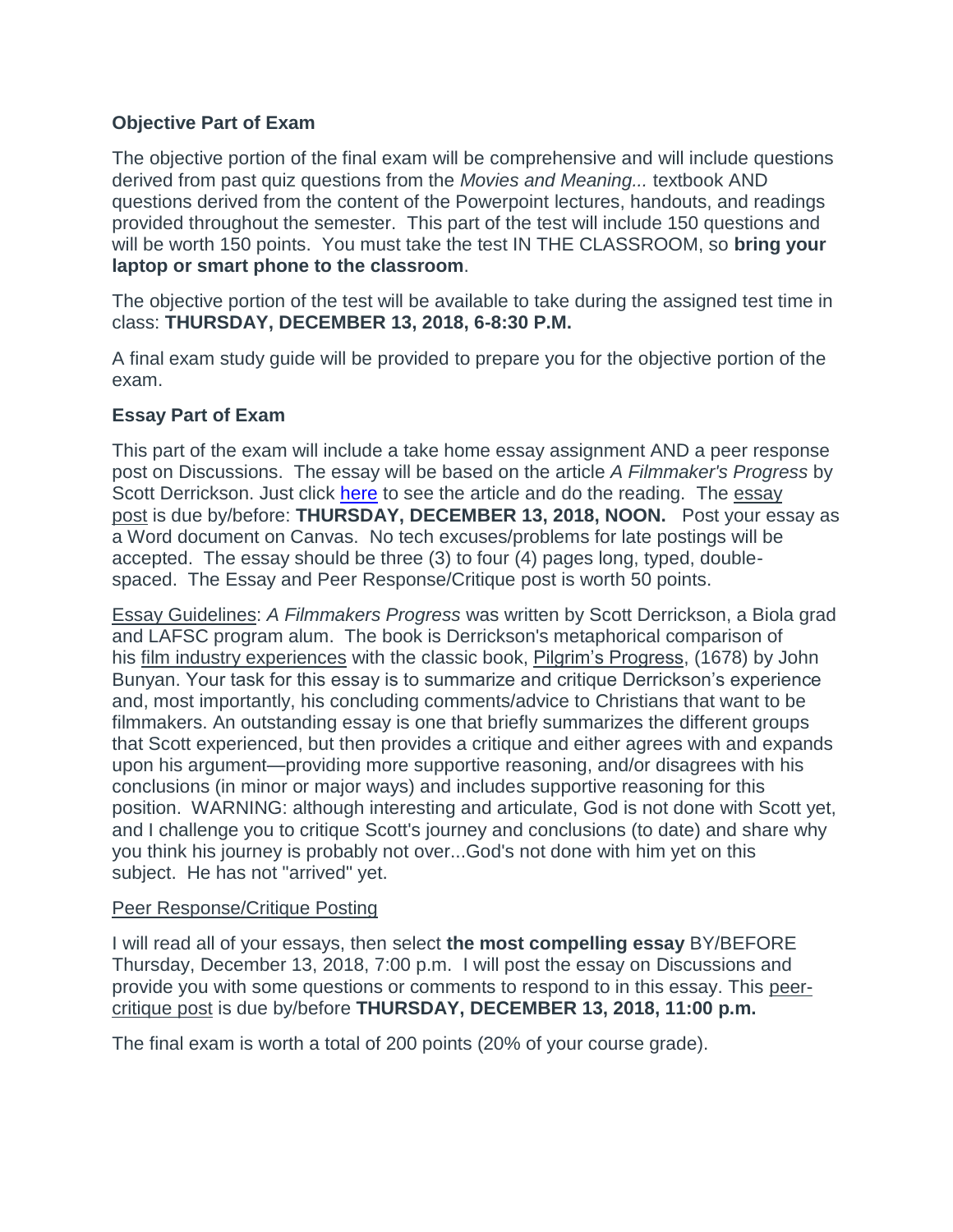# Attendance & Participation Policy

**From the Provost:** Regular and punctual attendance at all classes in which a student is registered is considered essential to optimum academic achievement. Therefore, regular attendance and participation in each course are minimal requirements to be met. There are no allowed or excused absences except when absences are necessitated by certain university-sponsored activities and are approved in writing by the Provost.

Whenever the number of accumulated absences in a class, for any cause, exceeds ten percent of classes (this is equivalent to one and one-half weeks or longer in a 15-week semester course), the faculty member has the option of filing a written report to the Vice Provost for Academic Administration which may result in de-enrollment, pending any resolution of the excessive absences between the faculty member and the student. If more than 20 percent (three weeks) is reported as missed, the faculty member may initiate the student's de-enrollment from the course without advance notice to the student. If the date of de-enrollment is past the last date to withdraw from a class, the student will be assigned a grade of "F" or "NC." There are no refunds for courses where a de-enrollment was processed.

**From the instructor:** I consider class attendance as a valid and important factor in my evaluation of you as a student. Working professionals (in communication and noncomm. professions) concur with this and suggest that consistent classroom attendance is a sign of a student's ability to establish priorities in their lives, and to commit to and follow-through with a task to its completion. Therefore, I expect you to make attendance a priority. This means that you will arrive by or before the class period starts, and not depart class until the end of the class session. I am willing to work with students who have extra or para-curricular activities or extreme illness or death in the family. All other absences will incur penalties. Absence from a single session (3 hours in length) in this course is equivalent to missing one week of school in a regular 3-credit hour, semesterlong course.

Let this be your warning: each late arrival to class will incur an "L" note on my attendance sheet, and point reductions from your A & P portion of your course grade. Each absence will incur an automatic 20 point reduction from the "Attendance and Participation" portion of your course grade. If you have three unexcused absences, you will be dropped from the course without notification (as per provost policy). If you must be absent, I expect you to notify me in advance of the session.

## **Use of In-Class Phones or Computers**

The use of phones, laptop computers or any other electronic devices are not allowed to be used during class time--after your quizzes. If you want to take notes in class, it must be with pen/pencil and paper. Everyone starts with 100 points for attendance in this course. If I see your head down with a device on your desk or your lap, I'll reduce ten (10) points from your attendance and participation grade for that evening. If this occurs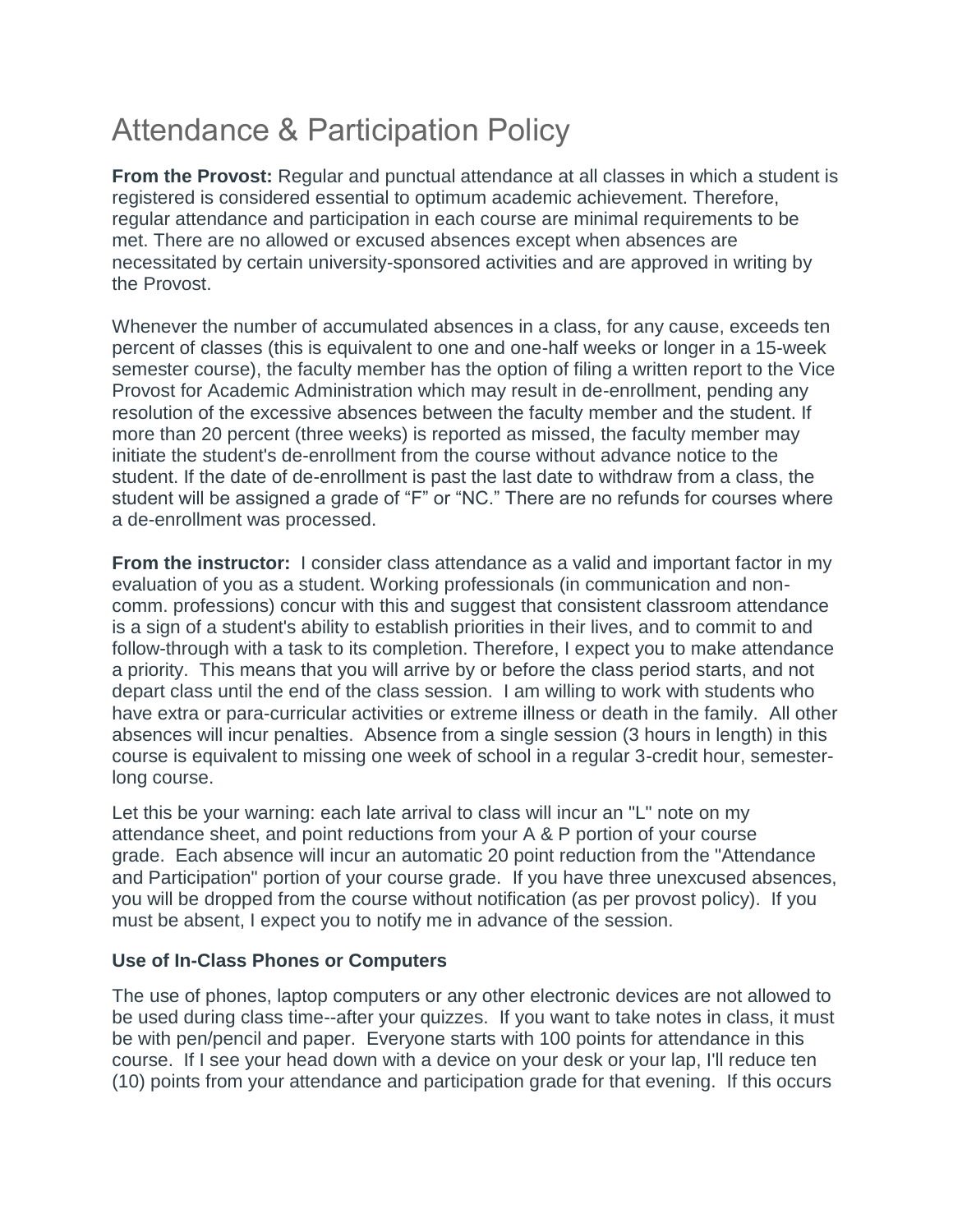in a future class sessions, I will mark you absent from class for each evening that I see this happening.

Thanks--in advance--for cutting the umbilical from these devices during class time. Given that I've just adopted smart phones within the past two years, I understand the attraction. But I've determined that **I** will master it AND **it** will not master me!! :-) I assume that you know what I mean on this.

#### **If you must miss a class session, you must do the following:**

1. Check out and screen the film(s) that you missed in class -- they are available for check out in the library.

2. Write a 3-page, typed, double-spaced essay on what you learned from the film(s)- based on assigned chapter reading. If no chapter reading was assigned, the essay can reveal other things that you learned -- perhaps based on past chapters. You must submit a report for every full film (scanned or screened) in the class session that you missed; and

3. You must submit your report by/before the following class session that you missed.

### **Punctual Arrival and Returns to Class**

As stated earlier, I expect you to arrive on-time for the beginning of all class sessions, and also to arrive on time back to class after our short bathroom breaks. Although I take roll at the beginning of class, I also monitor attendance throughout the evening during film screenings--all the way to the end of class. If I notice that you left the class session during a screening (for other than a bathroom emergency) and do not return to class within a bathroom break time-frame (eg. 5 minutes or so), I will note this and count you as absent for the entire evening session.

#### **This is not Nap Time!**

Finally, although the room is dark during screenings, this is not nap time. If I see a student's head on their arms on the table (or leaning against a wall), I'll assume that you're taking a nap and, therefore, are psychologically and intellectually disengaged and "absent" from the class session. Therefore, you'll be counted absent...just so you know. So, DRINK COFFEE, TEA, EAT LOTS OF CHOCOLATE...whatever it takes to stay awake!

P.S. all chocolate must be shared with the instructor ;-)

## PLNU Academic Accommodations Policy

While all students are expected to meet the minimum standards for completion of this course as established by the instructor, students with disabilities may require academic adjustments, modifications or auxiliary aids/services. At Point Loma Nazarene University (PLNU), these students are requested to register with the Disability Resource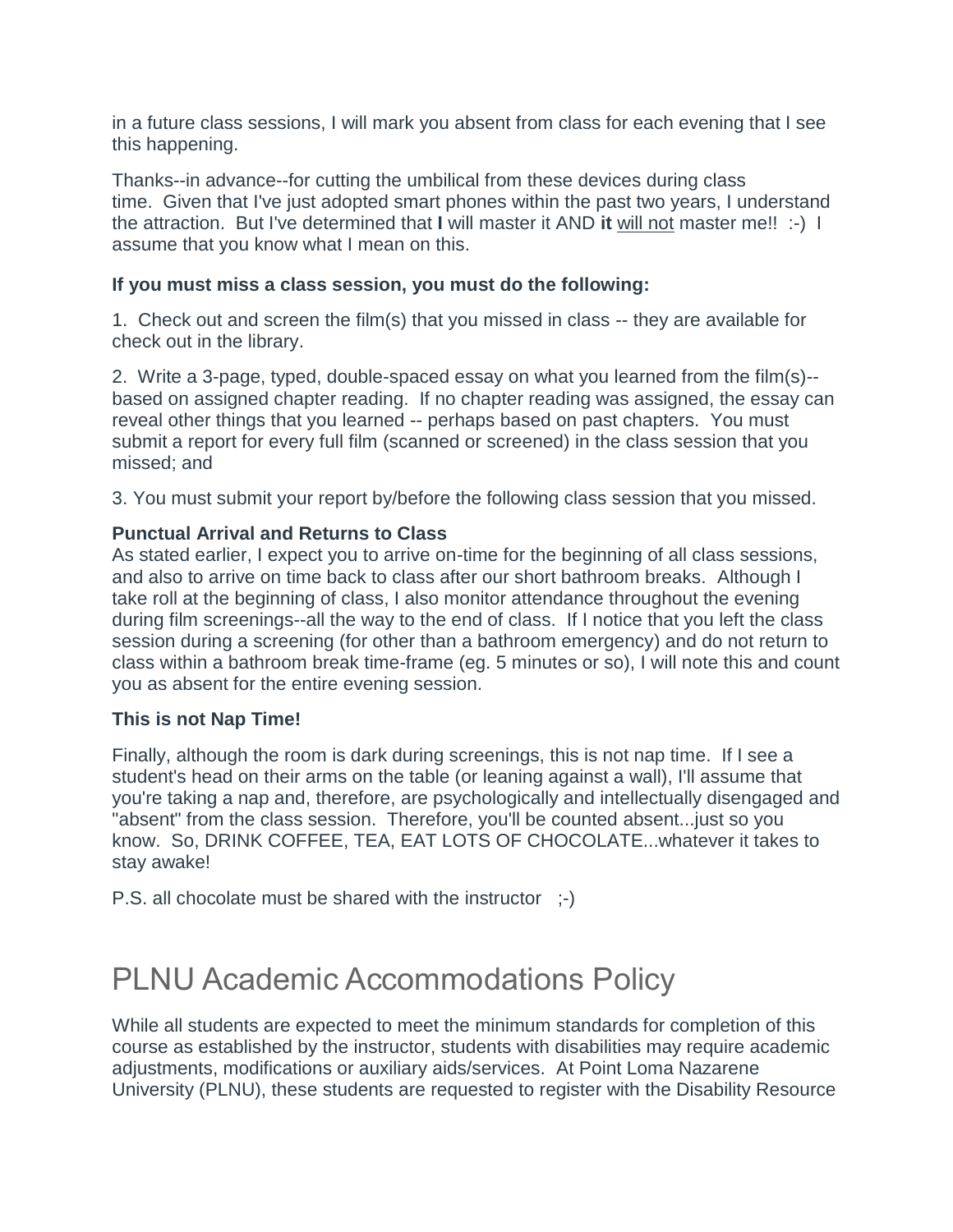Center (DRC), located in the Bond Academic Center. [\(DRC@pointloma.eduo](mailto:DRC@pointloma.edu)r 619-849- 2486). The DRC's policies and procedures for assisting such students in the development of an appropriate academic adjustment plan (AP) allows PLNU to comply with Section 504 of the Rehabilitation Act and the Americans with Disabilities Act. Section 504 (a) prohibits discrimination against students with special needs and guarantees all qualified students equal access to and benefits of PLNU programs and activities. After the student files the required documentation, the DRC, in conjunction with the student, will develop an AP to meet that student's specific learning needs. The DRC will thereafter email the student's AP to all faculty who teach courses in which the student is enrolled each semester. The AP must be implemented in all such courses.

If students do not wish to avail themselves of some or all of the elements of their AP in a particular course, it is the responsibility of those students to notify their professor in that course. PLNU highly recommends that DRC students speak with their professors during the first two weeks of each semester about the applicability of their AP in that particular course and/or if they do not desire to take advantage of some or all of the elements of their AP in that course.

# PLNU Campus Computer/Network Usage Policy

Careful and ethical use of computing resources is the responsibility of every user. Students will be held to a standard of accountability for how they use computers at PLNU.

#### **Link to Computer Use Policy**:

<http://www.pointloma.edu/discover/new-student-orientation/campus-life/computer-faqs>

## PLNU Academic Honesty Policy

Students should demonstrate academic honesty by doing original work and by giving appropriate credit to the ideas of others. Academic dishonesty is the act of presenting information, ideas, and/or concepts as one's own when in reality they are the results of another person's creativity and effort. A faculty member who believes a situation involving academic dishonesty has been detected may assign a failing grade for that assignment or examination, or, depending on the seriousness of the offense, for the course. Faculty should follow and students may appeal using the procedure in the university Catalog. See [Academic Policies](http://catalog.pointloma.edu/content.php?catoid=18&navoid=1278) for definitions of kinds of academic dishonesty and for further policy information.

## PLNU Academic Behavior Policy

See the university's new policy included in the PLNU undergraduate handbook: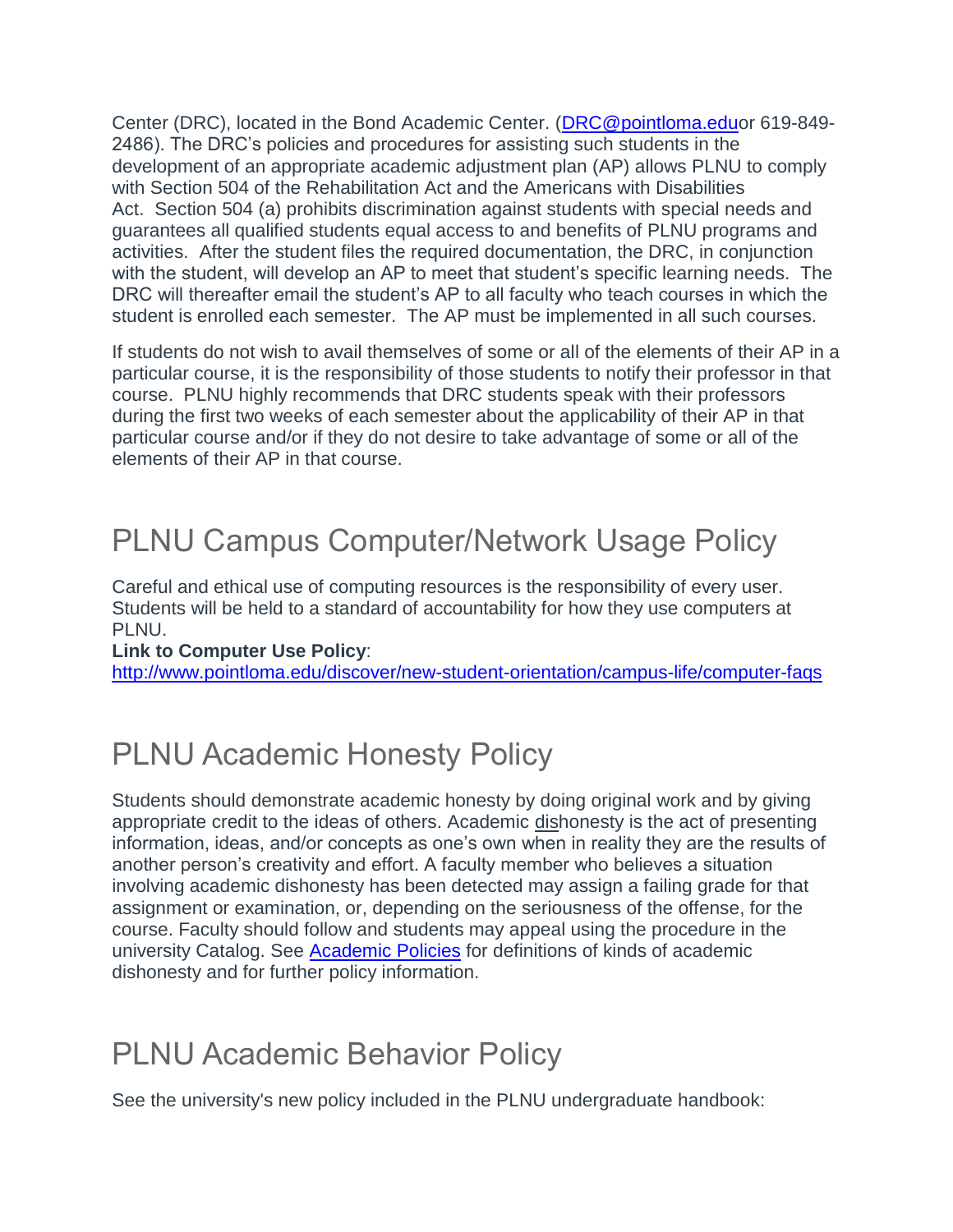## Academic Behavior Policy

Both faculty and students at Point Loma Nazarene University have the right to expect a safe and ordered environment for learning. Any student behavior that is disruptive or threatening is a serious affront to Point Loma Nazarene University as a learning community. Students who fail to adhere to appropriate academic behavioral standards may be subject to discipline. Although faculty members communicate general student expectations in their syllabi and disruptive student conduct is already addressed in the Undergraduate Student Handbook, the purpose of this policy is to clarify what constitutes disruptive behavior in the academic setting and what actions faculty and relevant administrative offices may take in response to such disruptive student behavior.

"Disruption," as applied to the academic setting, means classroom, instructor or classmate-related student behavior that a reasonable faculty member would view as interfering with or deviating from normal classroom, class-related, or other facultystudent activity (advising, co-curricular involvement, etc.). Faculty members are encouraged to communicate positive behavior expectations at the first class session and to include them in course syllabi. Examples of disruptive classroom behavior include, but are not limited to:

- persistent speaking without being recognized or interrupting the instructor or other speakers;
- overt inattentiveness (sleeping or reading the newspaper in class);
- inordinate or inappropriate demands for instructor or classroom time or attention;
- unauthorized use of cell phone or computer;
- behavior that distracts the class from the subject matter or discussion;
- unwanted contact with a classmate in person, via social media or other means;
- inappropriate public displays of affection;
- refusal to comply with reasonable instructor direction; and/or
- invasion of personal space, physical threats, harassing behavior or personal insults.

The policy applies if the behavior is reported by a faculty member or academic administrator and occurs exclusively or primarily in a student-faculty member interaction. Incidents which involve both academic and non-academic behavior may result in responses coordinated by the Vice Provost for Academic Administration and the Dean of Students.

Civil and polite expression of disagreement with the course instructor, during times when the instructor permits discussion, is not in itself disruptive behavior and is not prohibited.

Some students possess medical or psychological conditions that may affect functioning within the standards of the university. Although such students may be considered disabled and are protected under the Rehabilitation Act/ADA, they are required to meet the fundamental university academic and behavioral policy as described in the Student Handbook, Undergraduate Catalog and/or faculty syllabi.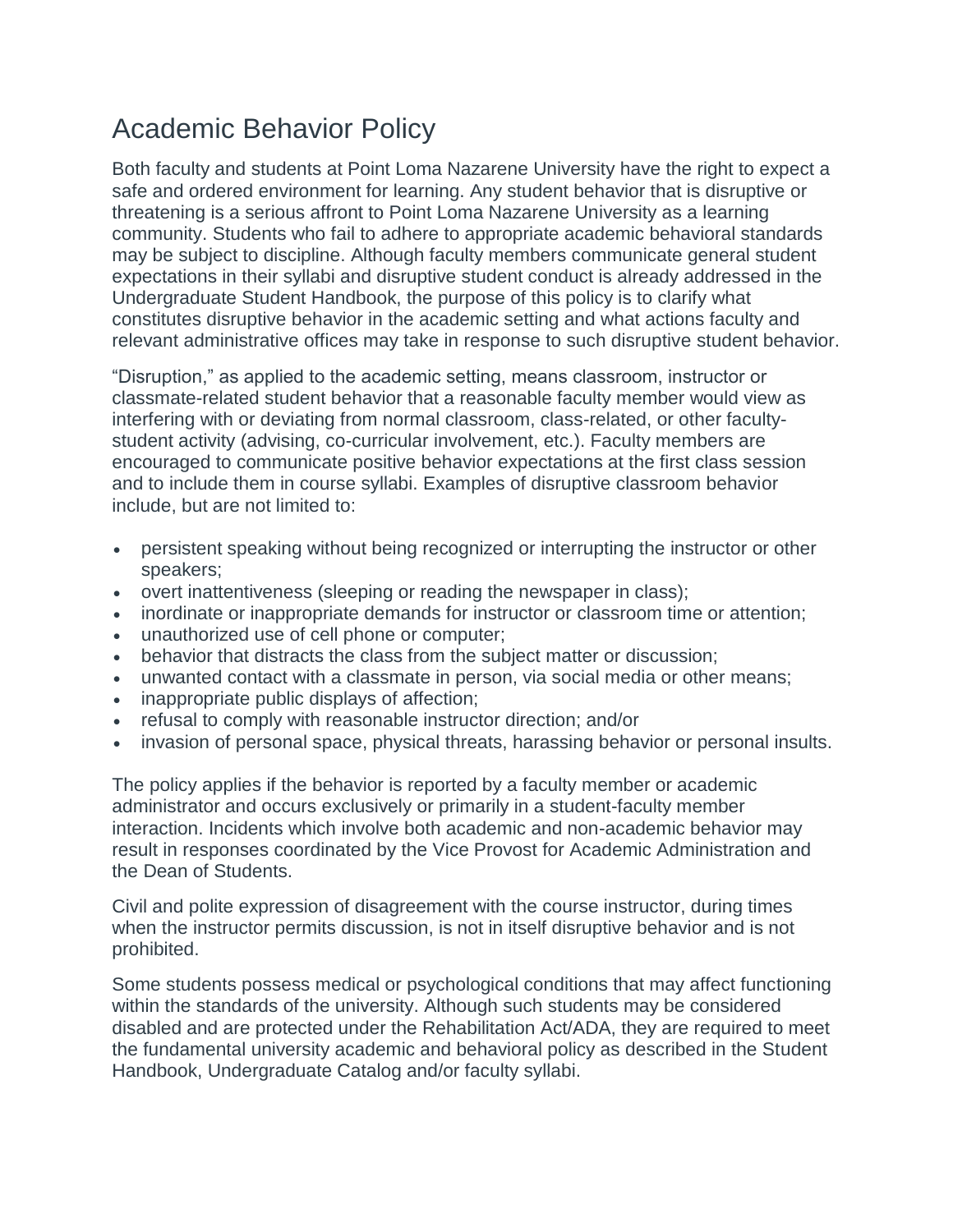# PLNU Attendance and Participation Policy

Regular and punctual attendance at all classes is considered essential to optimum academic achievement. If the student is absent from more than 10 percent of class meetings, the faculty member can file a written report which may result in de-enrollment. If the absences exceed 20 percent, the student may be de-enrolled without notice until the university drop date or, after that date, receive the appropriate grade for their work and participation. See [Academic Policies](http://catalog.pointloma.edu/content.php?catoid=18&navoid=1278) in the Undergraduate Academic Catalog.

# PLNU Copyright Policy

Point Loma Nazarene University, as a non-profit educational institution, is entitled by law to use materials protected by the US Copyright Act for classroom education. Any use of those materials outside the class may violate the law.

# Film Analysis Paper

(250 points--25% course grade)

## **Description:**

Your task for this assignment is to compose a critical analysis of a film of your choice. It can be a film that we have screened in the course this semester, or a favorite that you've seen elsewhere. This analysis can employ the use of one-two of the following theories: realist, auteur, thematic, psychoanalytic, genre, ideological, feminist, and/or cultural criticism, and must include a complete theological analysis as well--based on the areas of theological analysis that are explained and discussed on our *Discussions* postings from the *Reel Spirituality...* readings. This includes the ideas of transcendence A and/or B, and the "theological partner" relevant to your film.

You should use appropriate chapters in *Movies and Meaning...* and *Reel Spirituality* as your basis for thinking and your approach in writing this paper. The paper should be a total of six (6) to seven (7) pages in length. Your paper must include a title page & bibliography, typed, doublespaced, and stapled. Please provide appropriate source attribution for using other writer's quotes and ideas, etc. from other sources that you include in your paper, and include a bibliography at the end.

NOTE: this paper must be, primarily, YOUR thoughts and insights and NOT, primarily, others' thoughts and insights copied and pasted or summarized into your essay. Be sure to review the university policy on "Cheating and Dishonesty" before you write this paper.

#### **DUE DATE: BY/BEFORE MONDAY, DECEMBER 12, 2016, NOON--POSTED ON CANVAS**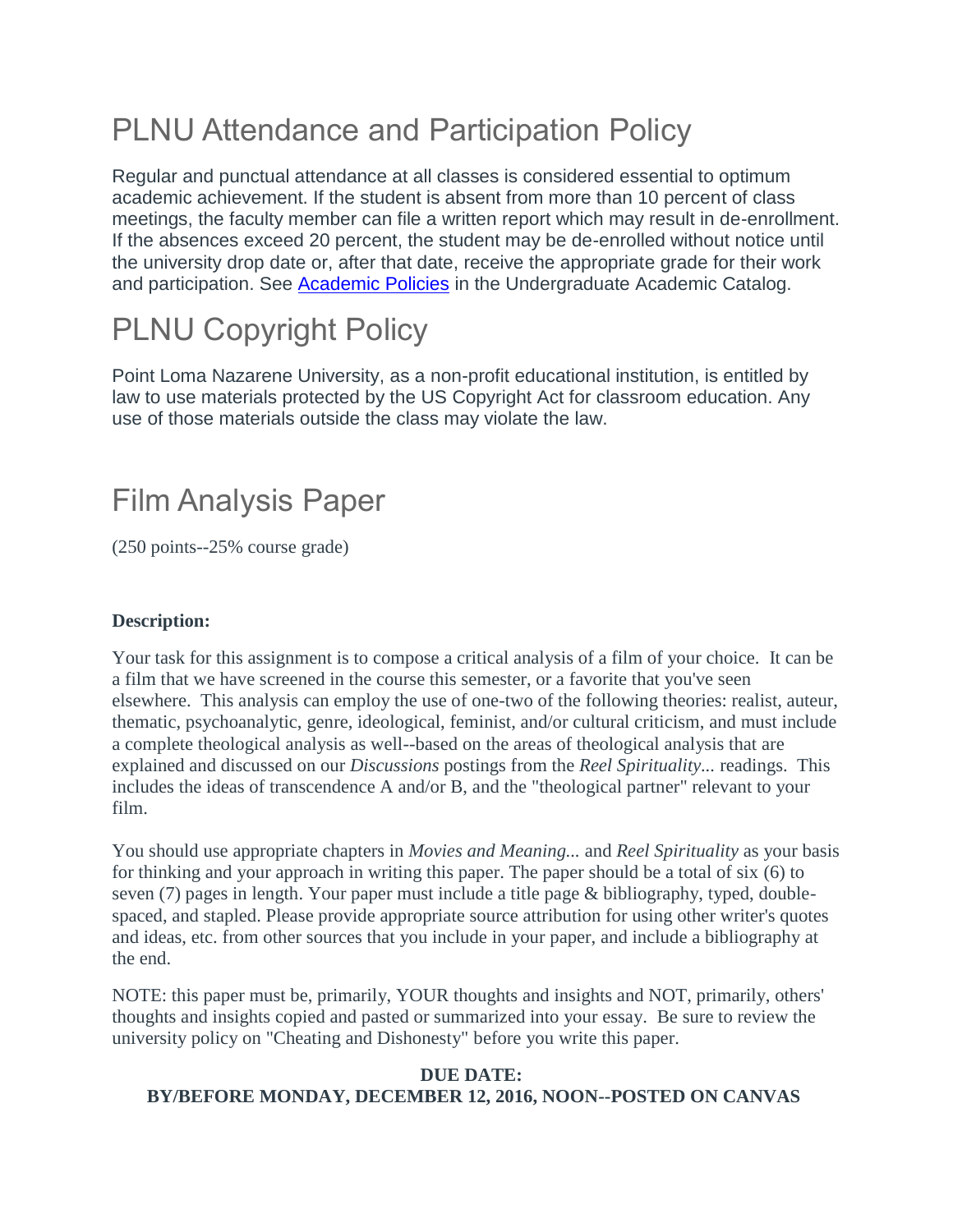#### **Grading Criteria:**

Content & analysis (70%):

Evidence of comprehension and analysis skills in film criticism. This includes the type of criticism you're applying in your paper (genre, auteur, cultural, or thematic, etc.--discussed in both texts), along with concepts of "transcendence," "...movie itself" vs. "theological partner," etc. (in Reel...).

Form (30%):

This includes spelling, grammar, syntax, punctuation, and other technical writing factors.

# "Reel Spirituality" Online Discussions

Your task for this assignment is to engage in five (5) postings during the second half of the course. The postings will be a combination of revealing your understanding of the readings, along with discussions of topics and issues raised in the assigned readings and posting topics. The postings will occur on the course website's *Discussions* section. The discussion will be based on readings in *Reel Spirituality*.

Your postings will consist of an individual essay/response to a question(s) posed by the instructor, then responses to one/several of your peer's postings (as directed).

The purpose of this discussion will be to deepen your understanding of narrative and documentary film, and the relevance of theology/Christian faith to film content. These discussions will also help you to clarify the different theological perspectives on this medium and its content. These assignments will also enrich your understanding of this subject--in preparation for writing your "Film Criticism" paper.

## Film Reflections--EXTRA CREDIT!

## **Introduction**

This course covers a lot of territory about films. And most of the course time is learning about these territories through screening films that display and reveal all of these different eras and factors relevant to film as both art form and cultural phenomenon. Since film screening takes up most of our class time, it's imperative that we provide you with a "space" and time that allows you to reflect and comment on what you're observing and learning about each session. *Film Reflections* provides a venue for expressing your thoughts, insights, and learning beyond the classroom screening and post-film screening discussion experiences. The purpose is to expand our very limited in-class post-screening discussions of chapter readings and films beyond the